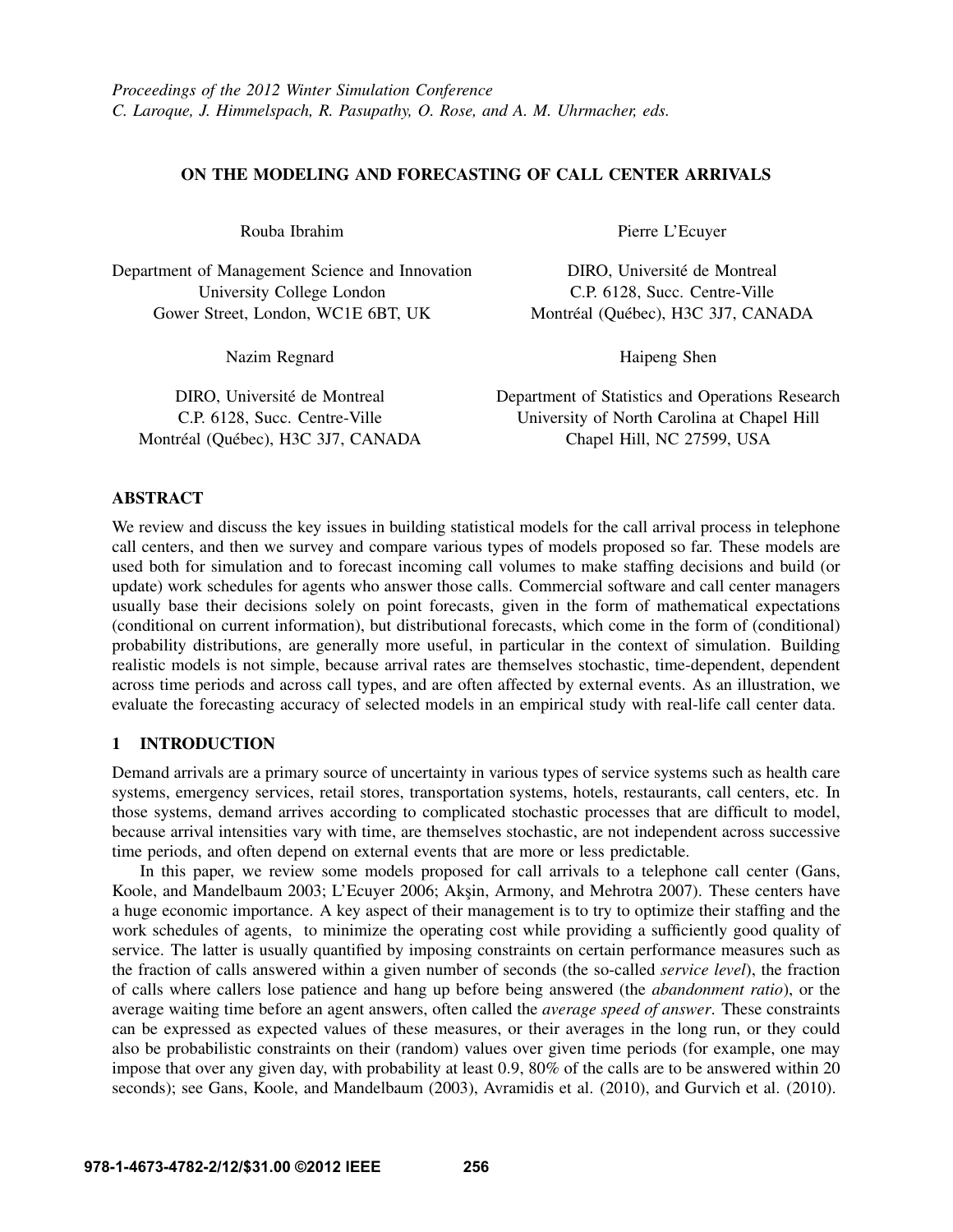In modern call centers, incoming calls are categorized in different types, each call type requiring a specific ability or skill. The number of different call types could be anywhere from 1 to nearly 100. Some call centers may employ no more than half a dozen agents, while large ones may have over 1000 agents working simultaneously. Each agent is trained to have a given subset of these skills, and can handle only call types for which she has the required skill. We then have a *multiskill* call center. An arriving call can be served immediately if an agent with the appropriate skill is available, or may have to wait in a queue. An *abandonment* occurs whenever the waiting time of a call exceeds its (random) patience time. Then, either that call is lost, or this person will call again later (this is a *retrial*). Skill-based routing strategies are rules that specify the agent-to-call and call-to-agent assignment mechanisms.

Demand forecasts are needed for workforce planning and management, which can be categorized in three levels of decision making (Gans, Koole, and Mandelbaum 2003; Mehrotra, Ozlük, and Saltzman 2010): long-term planning, short-term scheduling, and real-time schedule adjustments. Examples of longterm decisions are determining how many agents to hire and train, with which skills, at what times. These decisions can be made 6 to 12 months ahead of time and take into account aggregate call forecasts, agent availability and productivity assumptions, and anticipated staff attrition. Short-term scheduling determines which agents are assigned to work on which shift, on which days, and at what times, over the course of a scheduling period. This is typically done one to three weeks ahead of time, with the set of available agents. In multiskill centers, call routing rules must be selected together with the scheduling. Real-time schedule adjustments can be made after agent schedules are created, when new information becomes available such as updated forecasts of arrival volumes, agent absenteeism for some reason, etc. This can occur a day or two in advance, and during the day. These decisions can be made based on simulations or based on simplified approximations. The former requires good models for the arrival processes.

For call centers with a single call type, where all agents can handle any call, it is customary to use Erlang-C or Erlang-A queueing formulas (the Erlang-A model accounts for abandonments, in contrast to Erlang-C) to determine how many agents are needed in each time period of the day (typically using 15- or 30-minute periods) to satisfy constraints on the required quality of service (Gans, Koole, and Mandelbaum 2003; Avramidis and L'Ecuyer 2005). These staffing requirements are used in turn to construct work schedules (Pot et al. 2008; Avramidis et al. 2010). Erlang formulas assume that, in each time period, we have a first-in-first-out (FIFO) queue operating in steady-state, with independent and identically distributed (i.i.d.) exponential service times and Poisson arrivals at a constant rate. Their implementation only requires knowledge of the arrival rate, the mean service time, and the number of agents, for each period. Traditional forecasting methods for call centers have been designed to provide input parameters for these formulas. They usually provide only *point forecasts*, in the form of the expected number of calls in each time period of the day, because the formulas do not require additional information. These forecasts can be updated at any time (e.g., at the end of each time period) to account for the latest available information.

Erlang formulas only provide rough approximations, based on unrealistic simplifying assumptions. Moreover, they do not apply to multiskill centers. Stochastic simulation provides a more realistic evaluation tool in this context. It only requires arrival models in the form of stochastic processes that are easy to simulate. In these models, the arrival times and counts in each time period must be well-defined random variables, whose distributions may depend on current available information. In particular, at the beginning of each time period, the "forecasts" for the coming periods are *distributional forecasts*, defined in the form of (conditional) probability distributions (for both the arrival counts and arrival rates). These conditional distributions are not necessarily available or computed explicitly; they are often implicit in the models.

Some stochastic models provide explicit distributions for stochastic time-dependent *arrival rates*, in which case a simulation would normally generate a realization of the arrival rate process, and then generate arrivals according to a Poisson process conditional on the realized arrival rate process. Other models provide distributions directly for the *arrival counts* in different time periods, and assume a Poisson process with a constant rate over each period. To simulate the process using such a model, one would generate the arrival count in each period, and then generate the arrival times independently and uniformly over that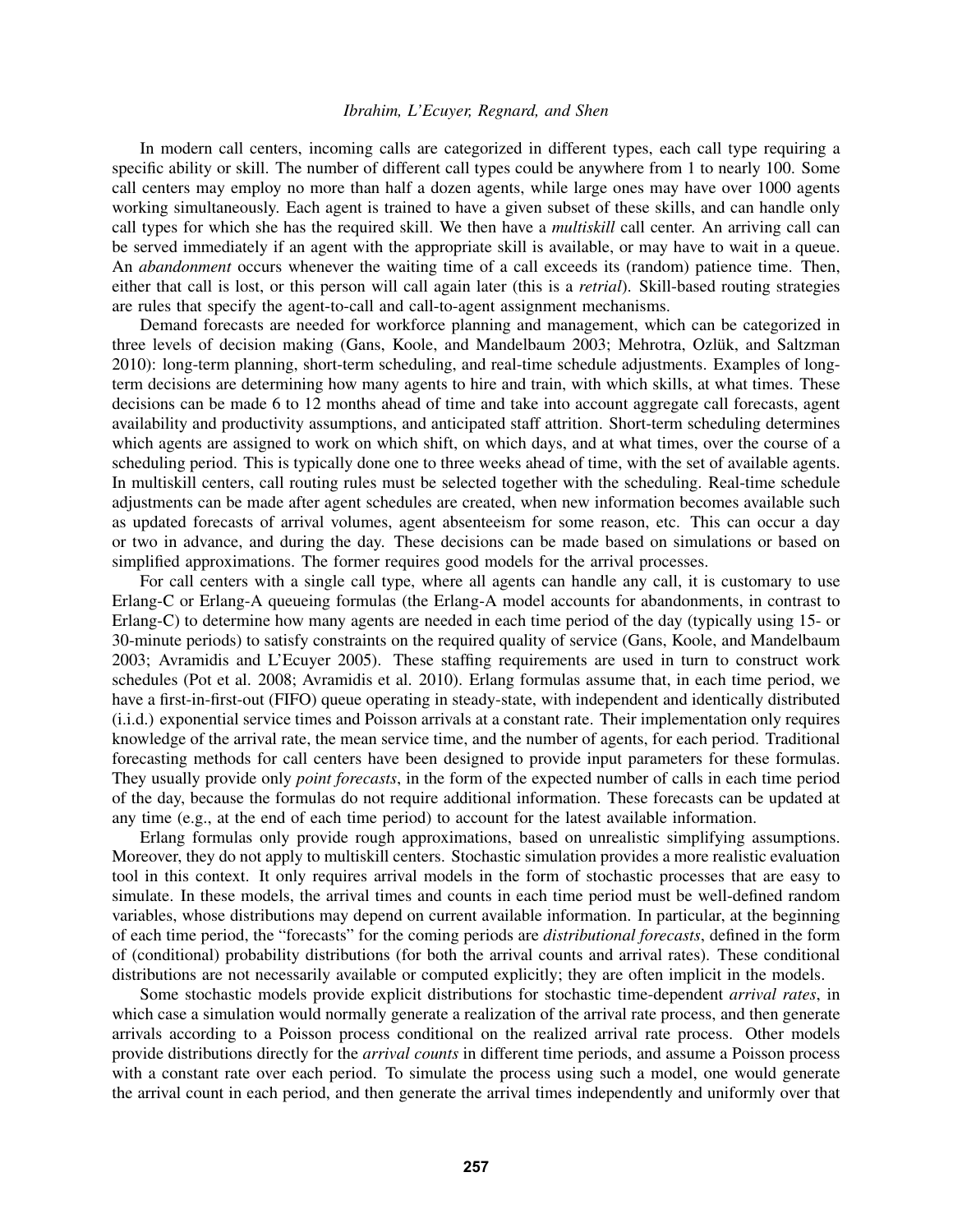period. Models where we generate the rates and where the rates are constant in each period are usually more convenient to simulate, because arrival times can then be generated one by one only as needed, by generating independent exponential inter-arrival times, and placing those in the future event list one at a time, a mechanism that agrees with standard simulation software (Buist and L'Ecuyer 2005). Whenever the arrival rate changes at the beginning of a period, the next arrival event is rescheduled to account for the change in the arrival rate. In the ContactCenters software (Buist and L'Ecuyer 2005), the implementation takes care of this rescheduling automatically. The arrival times do not need to be stored and sorted as when counts are generated first. Note that for the sole purpose of generating point forecasts, using counts or rates is equivalent (they have the same expectation), provided that they satisfy the same modelling assumptions.

One important fact to take into account is that arrival times of individual calls are rarely available in call center data; only aggregated arrival counts per time period are available, and one must be able to estimate the models from that. For an exception, see Brown et al. (2005).

The remainder of this paper is organized as follows. In Section 2, we summarize important stylized features that have been observed empirically in call center arrival data, and we briefly discuss how these facts can be taken into account in arrival process models. Then, we examine and compare specific models in more detail, by focusing first on modeling arrivals within one day in Section 3, and extending to arrival models over several days in Section 4. In Section 5, we compare selected models in terms of forecasting performance, in an empirical study based on real-life call center data.

### 2 KEY FEATURES OF ARRIVAL PROCESSES

A modeling hypothesis that may appear natural is that calls arrive according to a Poisson process with timedependent arrival rates. For sure, the arrival rate in call centers is not constant. In typical business-related call centers, there is a peak period just before lunch and another one just after lunch, with a lower arrival rate during lunch, and even lower in the early morning and late afternoon; see, e.g., Figure 2 of Avramidis, Deslauriers, and L'Ecuyer (2004) and Channouf and L'Ecuyer (2012). But different shapes of arrival rate patterns occur as well in other types of call centers, such as those handling food orders, ambulance and police calls, etc. Moreover, different shapes of arrival rate patterns are often observed over different days of the week, in different periods of the year, or on certain particular days (e.g., the first Monday of the month), in a given call center. For example, business-related centers often have higher call volumes on Mondays than on other days, while ambulance and police calls have a higher rate late at night over the weekend, but not during the week. This leads to our first key feature (or property) of call arrival processes:

(P1) The arrival rate varies (sometimes considerably) with the time of day and exhibits daily, weekly, yearly, and other types of seasonalities.

A Poisson process assumption with a deterministic arrival rate function implies that the number of arrivals over any given time period is a Poisson random variable, whose variance is equal to its expectation. However, empirical evidence invalidates this assumption; the observed variance of arrival counts is typically much larger than the mean, sometimes by a factor of 5 or more (Jongbloed and Koole 2001; Avramidis, Deslauriers, and L'Ecuyer 2004; Steckley, Henderson, and Mehrotra 2005):

(P2) The total demand (number of incoming calls) over any given time period has overdispersion relative to the Poisson distribution (the variance is significantly greater than the mean).

To reconcile the Poisson process model with the reality in (P2), one must take the arrival rate itself as stochastic; we will return to this in the next section. Other important features observed empirically concern the dependence between successive rates or counts:

(P3) There is significant (strong) positive dependence between arrivals rates (or counts) in different time periods of the same day, and this positive dependence usually decreases when the considered time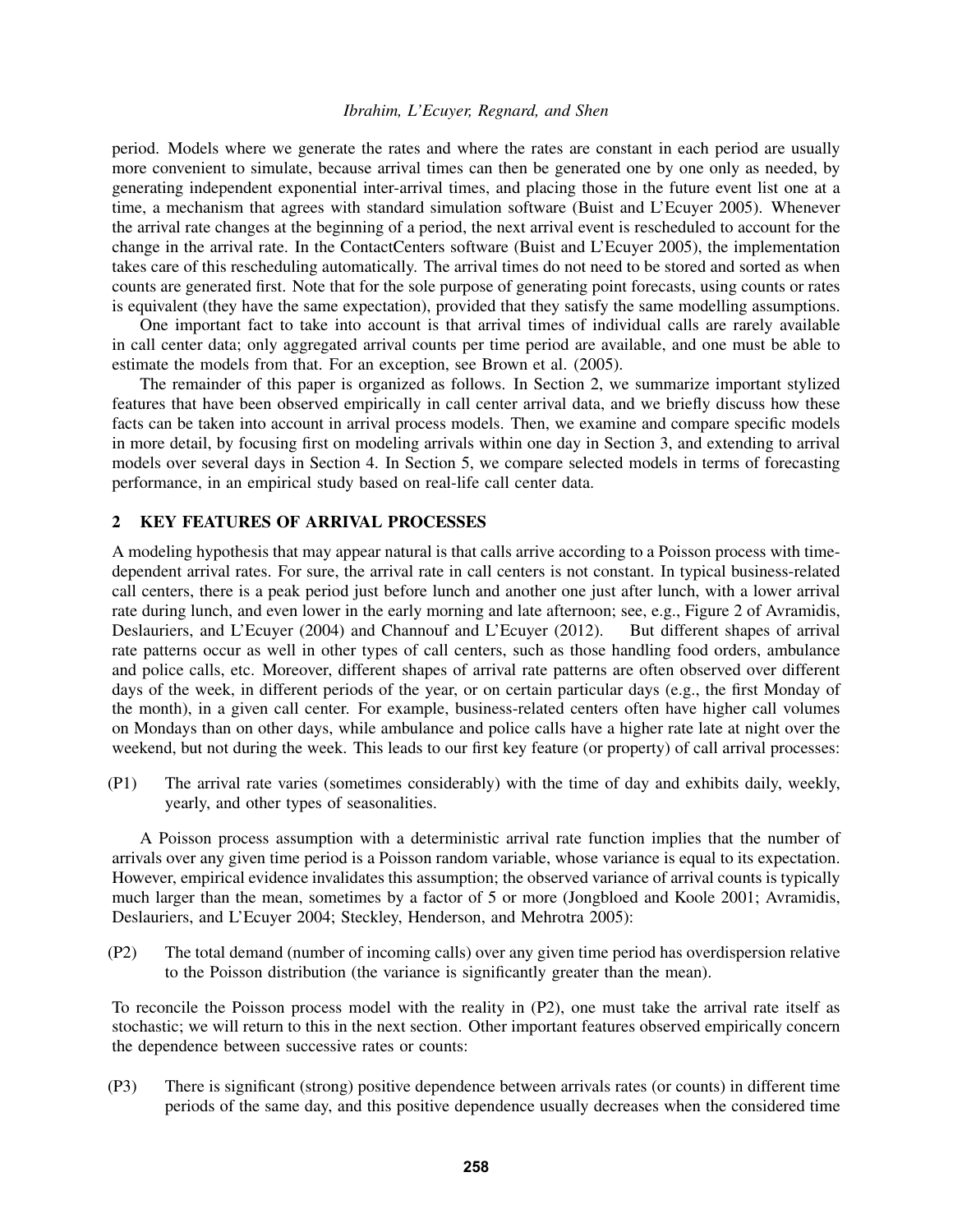periods are taken farther apart (Tanir and Booth 1999; Whitt 1999; Avramidis, Deslauriers, and L'Ecuyer 2004; Shen and Huang 2008b; Channouf and L'Ecuyer 2012).

Models that fail to account for the positive dependence in (P3) or the overdispersion in (P2) give an overoptimistic view of call center performance measures. Such errors can be very significant; see Avramidis, Deslauriers, and L'Ecuyer (2004), Avramidis and L'Ecuyer (2005), Steckley, Henderson, and Mehrotra (2005), and Steckley, Henderson, and Mehrotra (2009). When observing arrival data over several months or years, we have (Aldor-Noiman et al. 2009; Brown et al. 2005; Channouf et al. 2007):

- (P4) After correcting for detectable seasonalities, noticeable correlations remain between arrival counts over successive days.
- (P5) After accounting for the dependence between total daily volumes in two successive days, the dependence that remains between the last period(s) of the first day and the first period(s) of the second day could be significant in call centers that operate 24 hours a day (such as for emergency services, police, etc.), and negligible in centers that close during the night.

For 24-hour-a-day centers, it may then seem natural to state the model of arrival rates (counts) per period as a single univariate time series after removing seasonalities and perhaps daily random effects (Channouf, L'Ecuyer, Ingolfsson, and Avramidis 2007, Section 4.2, consider this type of model). For other centers, it would be more fitting to use a multivariate time series for the sequence of vectors of arrival rates (counts).

When incoming calls are classified into multiple types, arrival rates (and counts) of certain pairs of call types are sometimes correlated (usually positively), while other pairs are approximately independent. Positive correlations may arise, for example, in multilingual call centers where certain service requests are handled in different languages. Neglecting this positive dependence can lead to serious overloads, particularly when some agents handle calls in multiple languages.

(P6) In call centers with multiple call types, there is sometimes strong dependence between arrival rates (and counts) of certain call types during the same time period.

Auxiliary information is often available in call centers to improve point or distributional forecasts considerably. For example, when a company sends notification letters to customers, or makes advertisements, this may trigger a larger volume of calls (Landon, Ruggeri, Soyer, and Tarimcilar 2010). Also, the number of abandonments in recent periods could be used as a covariate in a forecasting model for forthcoming hours, to account for retrials.

(P7) External knowledge can often be used to improve forecasting accuracy (and reduce the variance of distributional forecasts) by introducing covariates in models.

In certain types of call centers, for example in emergency services, unpredictable bursts of high arrival rates over short periods of time do occur. In this context, an important accident or similar event may trigger several dozen different calls (or more) within a few minutes, all related to the same event, whereas the usual expected number of calls within those few minutes is, say, no more than 2 or 3.

(P8) In certain types of call centers, the arrival rate has sometimes unexpected high peaks over short periods of time.

Ideally, we want arrival models to be as realistic as possible and to account for the above-named Properties (P1) to (P8). Their number of parameters should remain reasonably small to avoid overfitting, and these parameters should be easy to estimate from available data. Moreover, these estimates should not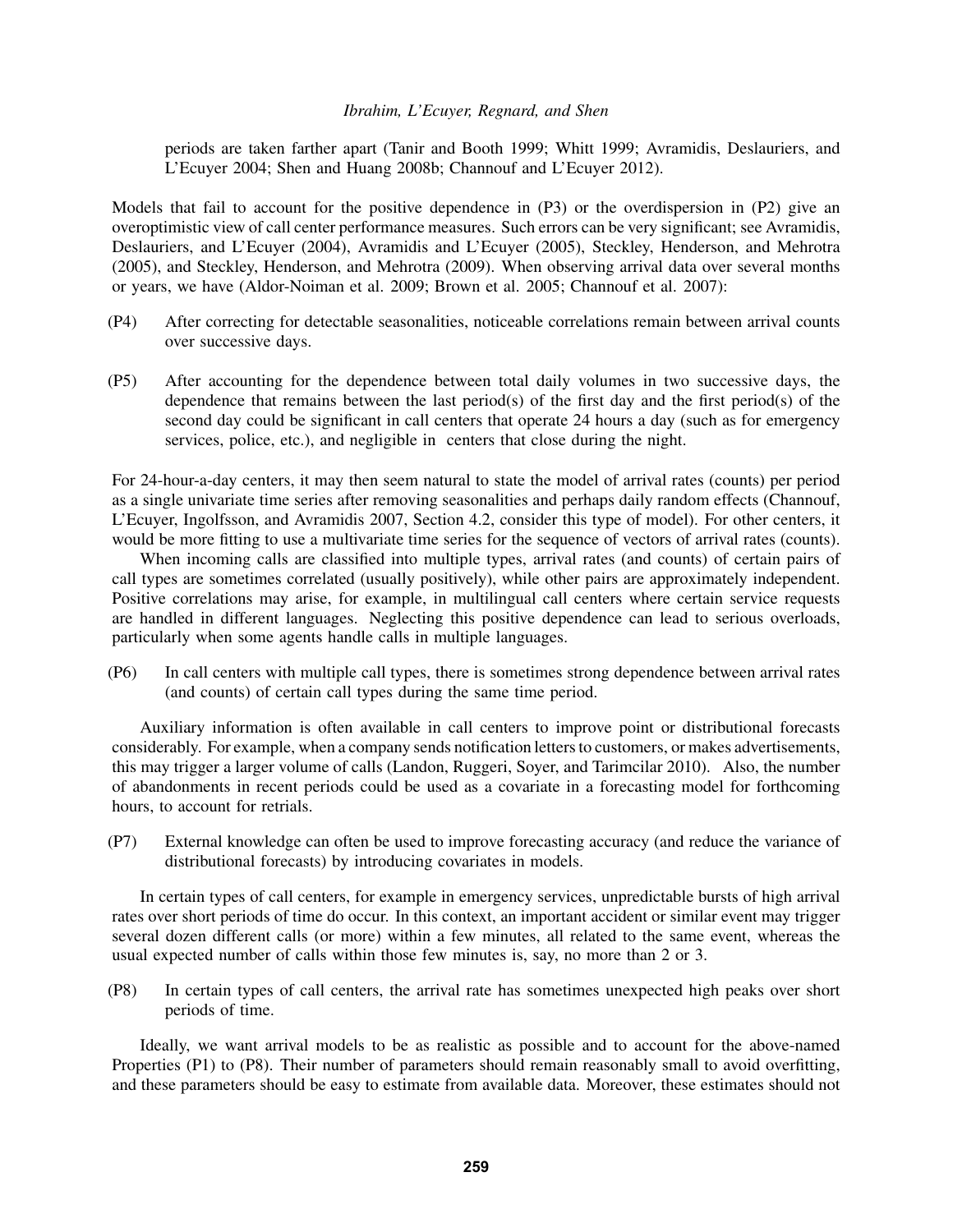be too hard to update (e.g., via Bayesian methods) to obtain distributional forecasts when new information becomes available at the end of any given time period.

#### 3 MODELING ARRIVALS OVER A SINGLE DAY

In this section, we focus on modeling arrivals over a single day. The day is divided into *p time periods*, usually of equal length (although this is not essential). For example, if the center receives calls from 8:00 to 21:00, we may have  $p = 52$  quarter hours. We denote by  $\mathbf{X} = (X_1, \ldots, X_p)$  the vector of arrival counts in those periods. When arrivals are from a Poisson process with a random rate function, we denote by  $\Lambda_j$  the *cumulative* arrival rate (its integral) over period *j*. Then, conditional on Λ*<sup>j</sup>* , *X<sup>j</sup>* has a Poisson distribution with mean  $\Lambda_j$ . To simplify the notation, we assume in this paper that the periods have the same length and also that the time unit is one period. Then, when the arrival rate is constant over each period, this rate is the same as the cumulative rate  $\Lambda_j$ , and we denote both by  $\Lambda_j$ .

One of the most convenient types of arrival models for simulation is a Poisson process. But in view of Property (P2), the arrival rate of the Poisson process must be taken as stochastic (Jongbloed and Koole 2001; Avramidis, Deslauriers, and L'Ecuyer 2004; Steckley, Henderson, and Mehrotra 2009; Shen 2010b). Whitt (1999) proposed to do that by starting with a deterministic arrival rate function  $\{\lambda(t), t_0 \le t \le t_{\rm e}\}\,$ where  $t_0$  and  $t_e$  are the opening and closing times of the call center for the considered day, and to multiply this function by a random variable *W* with mean  $\mathbb{E}[W] = 1$ , called the *busyness factor* for that day. The (random) arrival rate process for that day is then  $\Lambda = {\Lambda(t) = W\lambda(t), t_0 \le t \le t_e}$ . To simulate this process, it suffices to generate *W* first and then generate arrivals from the Poisson process with rate function Λ. Under this model, the arrival rates at any two given times are perfectly correlated, and Corr $[\Lambda_j, \Lambda_k] = 1$  for all  $j, k$ . We also expect the  $X_j$ 's to be strongly correlated. More specifically, let  $I_j$  denote the time interval of period *j*, let  $\bar{\lambda}_j = \int_{I_j} \lambda(t) dt$ , and let  $X_j$  be the number of arrivals in  $I_j$ . Using variance and expectation decompositions, one can find that  $Var[X_j] = \overline{\lambda}_j(1 + \overline{\lambda}_jVar[W])$  and, for  $j \neq k$ ,

$$
Corr[X_j, X_k] = Var[W] [(Var[W] + 1/\overline{\lambda}_j)(Var[W] + 1/\overline{\lambda}_k)]^{-1/2}.
$$

This correlation is zero when Var $[W] = 0$  (a deterministic rate) and approaches 1 when Var $[W] \rightarrow \infty$ .

Avramidis, Deslauriers, and L'Ecuyer (2004) have studied this model in the special situation where *W* has a gamma distribution with  $\mathbb{E}[W] = 1$  and  $\text{Var}[W] = 1/\gamma$ . Then, each  $\Lambda_j$  has a gamma distribution, **X** has a negative multinomial distribution, the parameters of this distribution are easy to estimate, and the variance of the arrival counts can be made arbitrarily large by decreasing  $\gamma$  toward zero. Jongbloed and Koole (2001) examined a similar model, but with independent busyness factors, one for each period of the day. Under their model, the  $\Lambda_i$ 's are independent, as are the  $X_i$ 's, which is inconsistent with (P3).

Avramidis, Deslauriers, and L'Ecuyer (2004) assume a piecewise constant arrival rate,  $\lambda(t) = \lambda_i$  when *t* belongs to the *j*th period of the day, and show how to compute the joint maximum likelihood estimator of  $\gamma$  and the  $\lambda_i$ 's. Channouf (2008) considers a variant of the model where  $\lambda(t)$  is defined by a cubic spline over the day, with a fixed set of knots, and also shows how to estimate model parameters. This can provide a smoother (perhaps more realistic) model of the arrival rate. On the other hand, simulating arrivals from this process is more complicated and time consuming. Moreover, in empirical experiments, call center performance measures observed with this model were not much different from those observed with the piecewise constant rate model.

The model with a single busyness factor *W* accounts for (P3), but its flexibility is rather limited, because given the  $\bar{\lambda}_j$ 's,  $\text{Var}[X_j]$  and  $\text{Corr}[X_j, X_k]$  for  $j \neq k$  are all determined by a single parameter value, namely Var<sup>[*W*]</sup>. A larger variance necessarily implies larger correlations, and vice-versa. In an attempt to increase the flexibility of the covariance matrix  $Cov[X]$ , and in particular to enable a reduction of the correlations, Avramidis, Deslauriers, and L'Ecuyer (2004) introduced two different models for X, based on the multivariate Dirichlet distribution, which yield relatively smaller correlations than the model based on *W*. Nevertheless, they remain larger than real-life estimates. In all these models,  $Corr[X_i, X_k]$  depends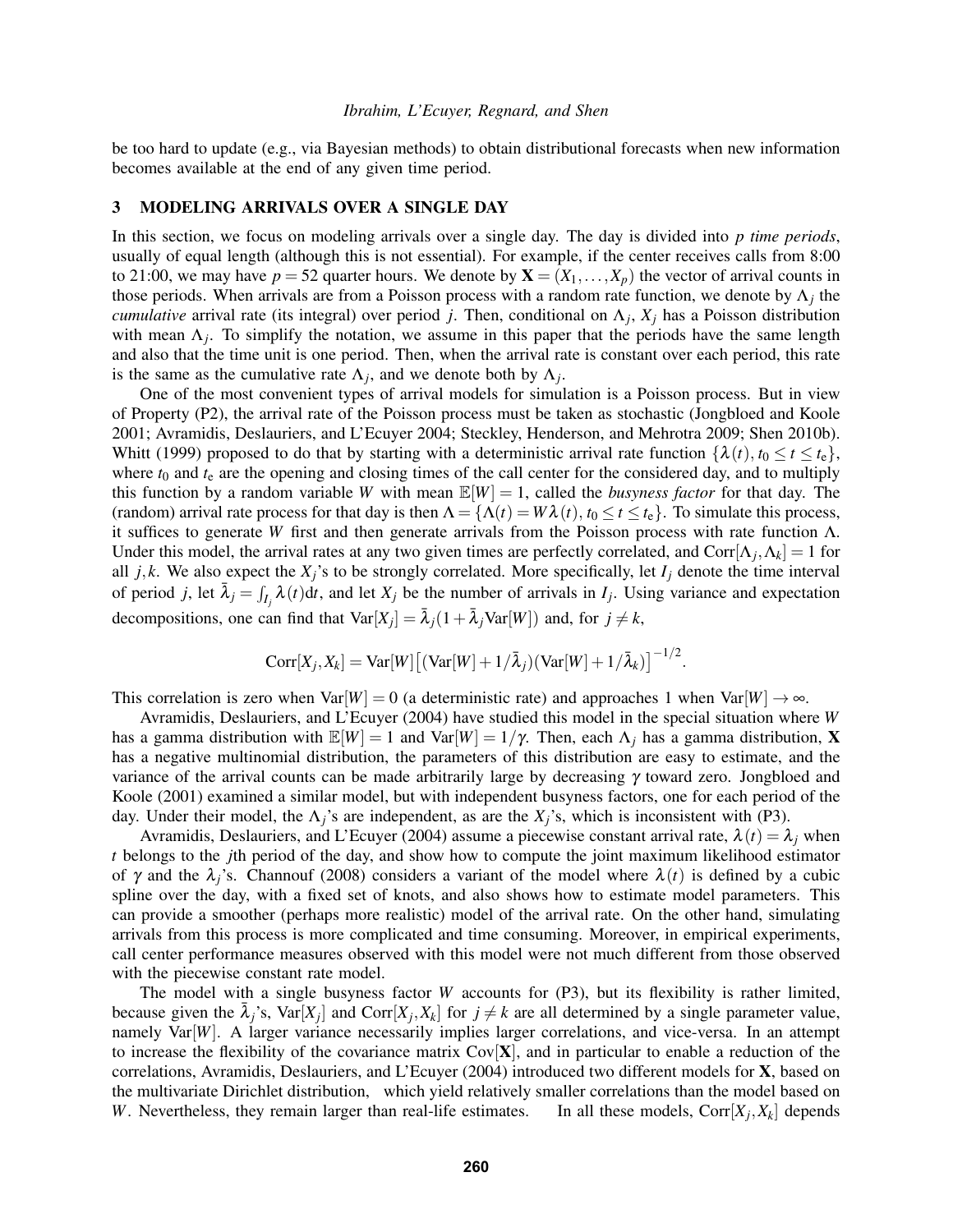on  $\mathbb{E}[X_j]$ ,  $\mathbb{E}[X_k]$ , and  $\text{Var}[W]$ , but not on the spacing between periods *j* and *k*. This disagrees with the second part of (P3).

Channouf (2008) and Channouf and L'Ecuyer (2012) proposed models that account for (P1) to (P3), with much more flexibility to match the correlations between the  $X_i$ 's, by using a normal copula to specify the dependence structure between these counts. The vector  $X$  is assumed to have a discrete multivariate distribution with arbitrary one-dimensional marginals, which are estimated separately and independently. In their implementation, the authors take these marginals as negative binomial and find that this agrees with the data they have. Conditional on  $X_j$ , the arrival times in period  $j$  are again assumed to be independent and uniformly distributed in that period. This corresponds to Poisson arrivals at a rate Λ*<sup>j</sup>* which is constant and gamma distributed in each time period. The correlation matrix for the normal copula is selected so that rank correlations between the counts match those in the data as closely as possible, under the constraint that this still gives a valid correlation matrix. To reduce the number of parameters in the copula model (especially when the number of time periods in the day is large, because there are then too many correlations to estimate), the authors also restrict the correlation matrices to certain parametric subclasses. For example, one may force the entries  $r_{i,j}$  of the correlation matrix to be functions of  $|j - i|$  only, and even to have the special form  $r_{i,j} = \rho^{|j-i|}$  where  $0 < \rho < 1$ . The latter corresponds to an autoregressive structure of order 1 (AR(1)) for the series  $X_1, X_2, \ldots, X_p$ . Channouf and L'Ecuyer (2012) test their model on three data sets taken from real-life call centers and find that, in all three cases, it matches the correlations and the coefficients of variation of the counts better than all the models examined by Avramidis, Deslauriers, and L'Ecuyer (2004). In principle, similar copula models could be developed for the vector of arrival rates,  $(\Lambda_1,\ldots,\Lambda_n)$ , instead of for the vector of counts.

In call centers with multiple call types, to account for (P6), one must model the multivariate distribution of the vector giving the number of arrivals of each type in any given time period. Again, the dependence here can be modeled via a copula, after fitting the marginals individually. The simplest and more practical type of copula for this is probably the normal copula, used for example by Kim, Kenkel, and Brorsen (2012) and Ibrahim and L'Ecuyer (2012). However, empirical data suggests that for certain pairs of call types, the coefficient of upper or lower tail dependence, which measures the strength of the dependence in the right or left tail of the distribution, is quite different from that implied by a normal copula. Moreover, the choice of copula can have a significant impact on performance measures in call centers, because of the strong effect of tail dependence on the quality of service (Jaoua and L'Ecuyer 2011).

## 4 ARRIVAL PROCESS MODELS OVER SEVERAL DAYS

We now consider arrival process models over several days or months. We introduce some additional notation. Again, we suppose that the operating time of the call center over one day is partitioned into *p* time periods of equal length. We take the same *p* for all days. If some days have shorter opening hours than others (e.g., over the weekend), then we can just assume that the arrival rate is zero in the periods where the center is not open. We consider observations over *q* successive days. Each day *i* has a type of day  $d_i \in \{1, \ldots, 7\}$ , where  $d_i = 1$  means that day *i* is a Monday,  $d_i = 2$  means that day *i* is a Tuesday, and so on. When there are special days (c.f. (P7)), we index their type by *k* and let  $S_k = \{i : \text{day } i \text{ is a special}\}\$ day of type  $k$ . In the models considered here, we consider a single call type and we assume that arrivals are from a Poisson process with a (random) constant arrival rate  $\Lambda_{i,j}$  over period *j* of day *i*, for  $i = 1, \ldots, q$ and  $j = 1, \ldots, p$ . This rate is expressed in "arrivals per period." Conditional on  $\Lambda_{i,j}$ , the number  $X_{i,j}$  of arrivals in that period has a Poisson distribution with mean  $\Lambda_{i,j}$ .

Early studies, for example Mabert (1985), Andrews and Cunningham (1995) and Bianchi, Jarrett, and Hanumara (1998), used standard time series methods such as ARIMA models, with covariates to account for advertising, special-day effects, etc., to forecast arrival volumes in call centers. Exponential smoothing is a popular forecasting technique, where the forecast is constructed from an exponentially weighted average of past observations. The Holt-Winters method is an extension of exponential smoothing which accommodates both a trend and a seasonal pattern. Taylor (2008) compared various time series models, including a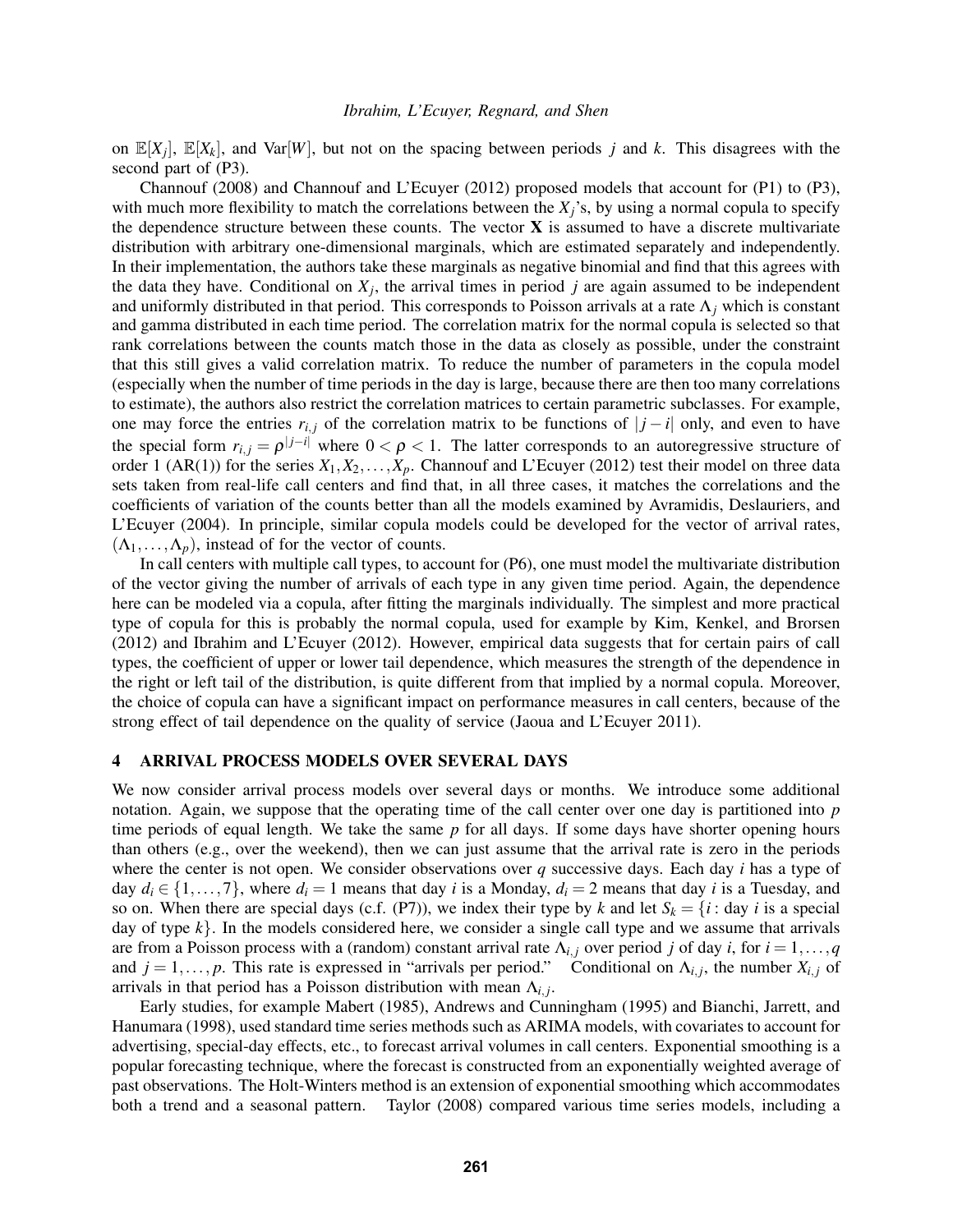Holt-Winters exponential smoothing model with multiple seasonal patterns. For forecasts more than a few days in advance, he concluded that very simple methods such as the additive fixed-effect model described below are hard to beat. However, in the short term, one can take advantage of the dependence structure between rates (or counts) in successive days and within the same day. Shen (2010a) comments about Taylor's work, highlighting the difference between modeling arrivals as a single time series, and as a vector time series where each day is modeled as a component of that vector; c.f. (P5). Channouf et al. (2007) developed simple additive models for the (small) number of ambulance calls in each hour, in the city of Calgary. Their models capture daily, weekly, and yearly seasonalities, selected second-order interaction effects (e.g., between the time-of-day and day-of-the week effects), special-day effects (such as the Calgary Stampede), and autocorrelation of the residuals between successive hours. Their best model outperforms a doubly-seasonal ARIMA model for the residuals of a model that captures only special-day effects.

Some linear models proposed recently use the "root-unroot" data transformation  $Y_{i,j} = (X_{i,j} + 1/4)^{1/2}$ to stabilize the variance (Brown et al. 2005; Brown et al. 2010). The unconditional distribution, with random  $\Lambda_{i,j}$ , is then a mixture of such normal distributions, and therefore has larger variance, but one can nevertheless "assume" (as an approximation) that the square-root transformed counts  $Y_{i,j}$  are normally distributed and fit Gaussian linear models to the transformed data, if  $Var[\Lambda_{i,j}]$  is not too large; see Brown et al. (2005), Weinberg, Brown, and Stroud (2007), Aldor-Noiman, Feigin, and Mandelbaum (2009), and Ibrahim and L'Ecuyer (2012).

One example of a general additive *fixed-effects* (FE) model for the square-root-transformed counts *Yi*, *<sup>j</sup>* is

$$
Y_{i,j} = \alpha_{d_i} + \beta_j + \theta_{d_i,j} + \sum_k (\gamma_k + \delta_{k,j}) \mathbb{I}[i \in S_k] + \varepsilon_{i,j},
$$

where the fixed coefficients  $\alpha_{d_i}$ ,  $\beta_j$ ,  $\theta_{d_i,j}$ ,  $\gamma_k$ , and  $\delta_{k,j}$  (to be estimated from the data) represent the dayof-the-week effect, the period-of-day effect, day-period interaction effect, special-day effect of type *k*, and special-day-period interaction effect, respectively, and  $\mathbb{I}[\cdot]$  is the indicator function. The residuals  $\varepsilon_{i,j}$ 's are assumed to be i.i.d. normal with mean 0 and variance  $\sigma_{\varepsilon}^2$ .

As an improvement, and based on real call center data analysis, Aldor-Noiman, Feigin, and Mandelbaum (2009) propose the following linear *mixed-effects* (ME) model:

$$
Y_{i,j} = \alpha_{d_i} + \beta_j + \theta_{d_i,j} + \sum_k (\gamma_k + \delta_{k,j}) \mathbb{I}[i \in S_k] + D_i + \varepsilon_{i,j},
$$

where  $D_i$  is a random effect for day *i*, the  $\varepsilon_{i,j}$ 's are no longer independent, and the other terms are the same as in the FE model defined above. They assume that the  $D_i$ 's have mean 0 and obey an AR(1) process:  $D_i = \rho_D D_{i-1} + \varepsilon_i$  where  $0 < \rho_D < 1$  and the  $\varepsilon_i$ 's are i.i.d. normal with mean 0 and variance  $\sigma_{\rm D}^2(1-\rho_{\rm D}^2)$ . This implies that  $(D_1,\ldots,D_q)$  is multinormal with mean zero and covariance matrix with elements  $\sigma_{i,i'} = \sigma_{\rm D}^2 \rho_{\rm D}^{|i'-i|}$  $\mathbb{E}_{\mathbf{p}}^{[t]}$ . The residuals  $\varepsilon_{i,j}$  are also assumed to have an AR(1) structure within each day. That is, the vector  $(\varepsilon_{i,1},...,\varepsilon_{i,p})$  has a multinormal distribution with mean zero and covariance matrix with elements  $\sigma_{j,j'} = \sigma_{\varepsilon}^2 \rho_{\varepsilon}^{|j'-j|}$  $\epsilon^{(1)}$ . The additive random effect  $D_i$  plays a similar role as the multiplicative random busyness factor *W* in the single-day model discussed earlier. Here, by playing with the variance and correlation parameters  $\sigma_{D}^2$ ,  $\rho_D$ ,  $\sigma_{\varepsilon}^2$  and  $\rho_{\varepsilon}$ , we have four degrees of freedom to adjust the overdispersion and the dependence across days and across periods. Brown et al. (2005) proposed an earlier version of this model, also based on call-center data, without intraday correlations and without special-day effects.

Ibrahim and L'Ecuyer (2012) extend this ME model to two bivariate ME models, where  $Y_{i,j}$  is replaced by the pair of transformed arrival counts for two different call types. These models account for the dependence between the two call types by assuming that the vectors of random effects or the vectors of residuals across call types are correlated multinormal. This corresponds to using a normal copula.

To reduce the dimensionality of the vectors  $(Y_{i,1},...,Y_{i,p})$ , Shen and Huang (2005) proposed the use of singular-value decomposition to define a small number of vectors whose linear transformations capture most of the information relevant for prediction. Based on this, Shen and Huang (2008b) then developed a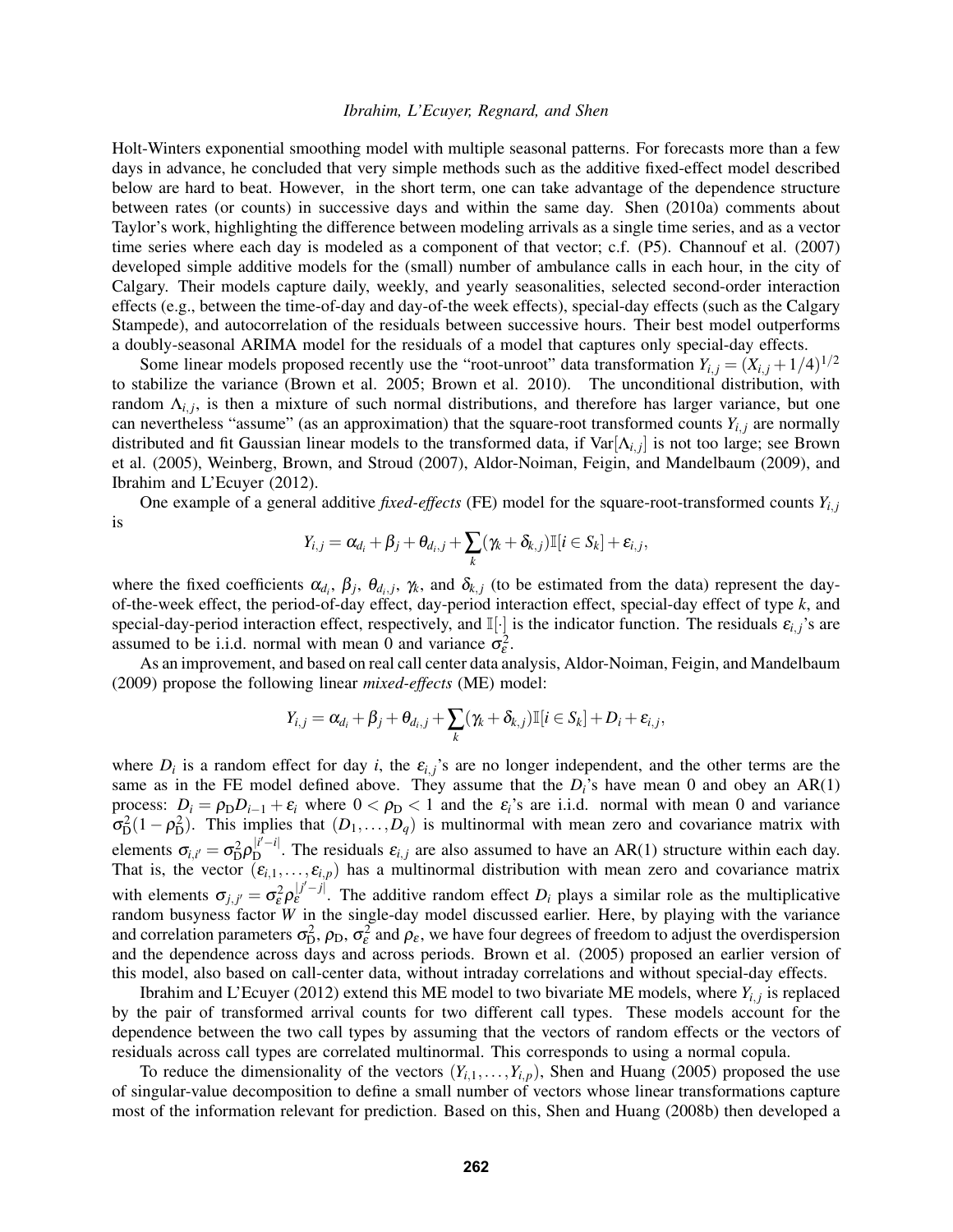dynamic updating method for the distributional forecasts of arrival rates. Shen and Huang (2008a) proposed a method to forecast the latent rate profiles of a time series of inhomogeneous Poisson processes to enable forecasting future arrival rates based on a series of observed arrival counts. Aktekin and Soyer (2011) recently proposed a model based on a Poisson-gamma process, where  $\Lambda_{i,j} = W_{i,j} \lambda_{i,j}$  for fixed  $\lambda_{i,j}$ 's, and where the multiplicative factors  $W_{i,j}$  have a gamma distribution and obey a gamma process. Soyer and Tarimcilar (2008) analyzed the effect of advertisement campaigns on call arrivals. Theirs is a Bayesian analysis where they model the Poisson rate function using a mixed model approach. This mixed model is shown to be superior to using a fixed-effects model instead. Weinberg, Brown, and Stroud (2007) also use Bayesian techniques in their forecasts. They exploit the (normal) square-root transformed counts to include conjugate multivariate normal priors, with specific covariance structures. They use Gibbs sampling and the Metropolis Hastings algorithm to sample from the forecast distributions, which unfortunately requires long computational times. Moreover, it is unclear how to incorporate exogenous covariates in such a model.

### 5 A CASE STUDY

We now report partial results of an empirical study using real-life data gathered at the call center of a major Canadian company. The data were collected over  $q = 275$  days (excluding holidays when the center is closed, and weekends), from October 19, 2009, to November 11, 2010. The center operates from 8:00 to 19:00 on weekdays (Monday to Friday), i.e. each weekday contains  $p = 22$  half-hour periods. The data consisted of arrival counts  $X_{i,j}$  in the *i*th day and *j*th half-hour period (here, we consider a single call type).

Figure 1 shows the time series of the counts  $X_{i,j}$  over two weeks, from August 19, 2010, to September 1, 2010. In Figure 2, we plot the average counts over those days, as functions of the period, for each weekday. We observe two major daily peaks, one shortly before 11:00 and the other around 13:30. Exploratory analysis of our data shows reveals: (i) positive correlations between the daily counts over successive days, which decrease with the distance between those days (see Table 1); and (ii) positive correlations between the counts over successive periods of the same day. This agrees with (P3) and (P4).

| Weekday |     |      |      | Mon. Tues. Wed. Thurs. | Fri. |
|---------|-----|------|------|------------------------|------|
| Mon.    | 1.0 | 0.48 | 0.35 | 0.35                   | 0.34 |
| Tues.   |     | 1.0  | 0.68 | 0.62                   | 0.62 |
| Wed.    |     |      | 10   | 0.72                   | 0.67 |
| Thurs.  |     |      |      | 10                     | 0.80 |
| Fri     |     |      |      |                        | 10   |

Table 1: Correlations between arrival counts on successive weekdays.

We applied the square-root transformation  $Y_{i,j} = \sqrt{X_{i,j} + 1/4}$  to our data, and then adjusted the FE and ME models described in Section 4, without special days; see Ibrahim and L'Ecuyer (2012) for more details. We also considered the Holt-Winters (HW) smoothing method, with a daily seasonality. Finally, we considered a way of splitting the existing daily forecasts used at the company by applying a *top-down* (TD) approach, as explained in Gans et al. (2003) and Taylor (2008), which in our context splits forecasts of total daily arrival counts into forecasts of half-hour counts based on estimates of historical proportions of calls in successive half-hour intervals of the day. The reason for considering the company's daily forecasts is that they incorporate important external information (not in the data set) that impacts the arrival process, such as major marketing campaigns and recent price increases.

To compare the performances of these models, we generate out-of-sample forecasts for the horizon ranging from August 19, 2010, to November 11, 2010. That is, we make forecasts for a total of 85 days and generate  $85 \times 22 = 1320$  predicted values. We consider two forecasting lead times to mimic real-life challenges faced by call center managers: two weeks and one day. We let the learning period include all days in the data set, up to the beginning of the forecasting lag. When we generate a forecast for all periods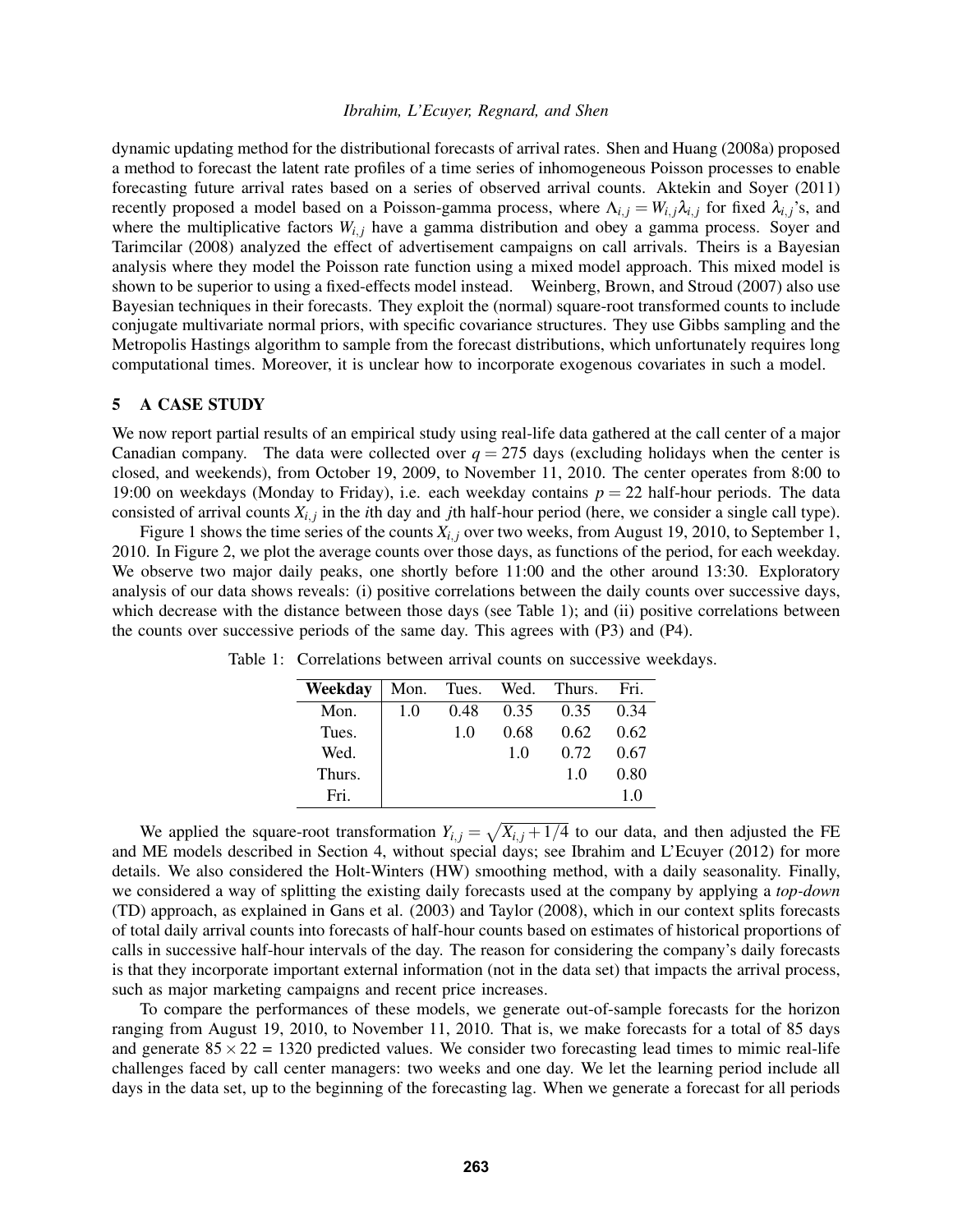

Figure 1: Arrivals for two weeks starting 8/19/10.

Figure 2: Average arrival counts per half-hour.

of a given day, we roll the learning period forward so as to preserve the length of the forecasting lead time. We re-estimate model parameters after each daily forecast. The results are summarized in Table 2.

We quantify the accuracy of a point prediction using the *mean squared error* (MSE), defined by:

$$
MSE \equiv \frac{1}{K} \sum_{i,j} (X_{i,j} - \hat{X}_{i,j})^2 ,
$$

where  $\hat{X}_{i,j}$  is the value of  $X_{i,j}$  predicted by the model, and K is the total number of predictions  $\hat{X}_{i,j}$  made. To evaluate the distributional forecasts, we compute the empirical coverage probability of the 95% prediction intervals provided by the model, which is defined as:

$$
Cover = \frac{1}{K} \sum_{i,j} \mathbb{I}(X_{i,j} \in (\hat{L}_{i,j}, \hat{U}_{i,j})),
$$

where  $\hat{L}_{i,j}$  and  $\hat{U}_{i,j}$  are the lower and upper bounds of the 95% prediction interval on  $X_{i,j}$ . If the model is correct, we expect this coverage to be near 0.95. Note that the TD and HW methods only provide point forecasts, so we do not compute the coverage for those methods.

Table 2 shows that the FE model generates the most accurate forecasts with a lead time of two weeks, consistent with what we said earlier. The ME model performs worse than the FE model in this case: the ME model apparently overfits the data by estimating more parameters. We also find that the TD approach, based on 2-weeks-ahead forecasts made by the company, is outperformed by both the FE and ME models. Finally, the HW approach yields disappointing results. The empirical coverage probabilities for FE and ME are  $\approx$  0.52 (very bad) and  $\approx$  0.95 (as desired), respectively. The FE model largely underestimates the uncertainty in the data by not capturing the correlation structure between the arrival counts.

As expected, the superiority of the ME model becomes evident for one-day-ahead forecasts, where the short-term correlation structure can be exploited. The TD approach is also competitive here for point forecasts; it generates the second most accurate forecasts after ME (presumably because the company's forecasts contain valuable additional information). HW smoothing leads to the least accurate forecasts.

Figures 3 and 4 show normal Q-Q plots for the out-of-sample residuals of FE and ME (for the transformed counts), respectively, using a forecasting lead time of half a day. (We also include in the plots corresponding envelopes at the 95% confidence level.) For more detailed results, see Ibrahim and L'Ecuyer (2012). We see that the normal distribution is a better fit for the ME residuals than for the FE residuals. This indicates that ME provides more reliable distributional forecasts.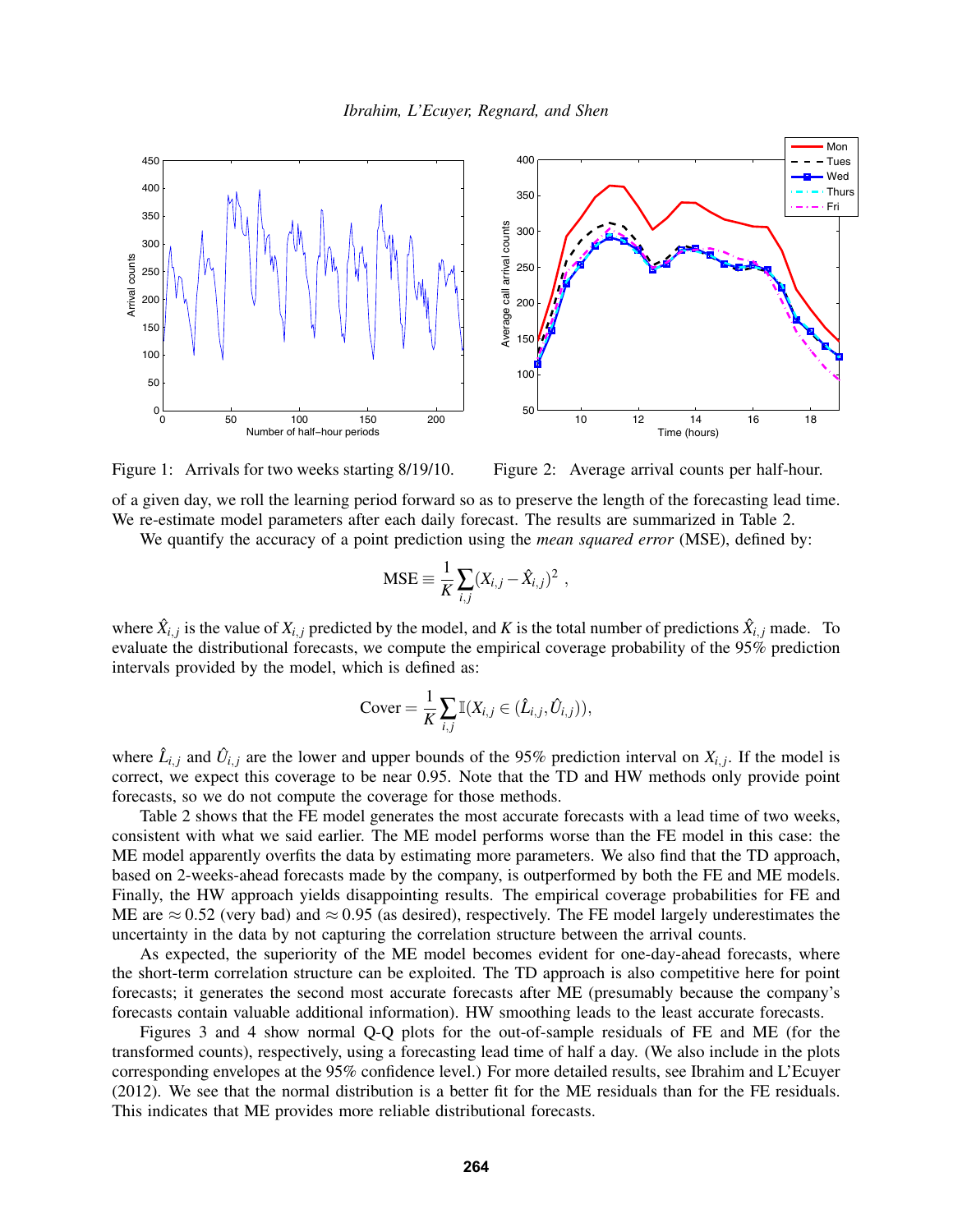

Figure 3: FE Model.

Figure 4: ME Model.

Table 2: Accuracy of point and interval predictions for two forecasting lead times.

|                                 | Forecast lead time of 14 days   Forecast lead time of 1 day |  |  |                          |                        |  |  |      |
|---------------------------------|-------------------------------------------------------------|--|--|--------------------------|------------------------|--|--|------|
|                                 |                                                             |  |  | ME TD FE HW              | IME TD FE              |  |  | HW   |
| MSE   41.7 45.8 40.3            |                                                             |  |  | 67.0                     | $\vert$ 30.4 33.9 35.7 |  |  | 60.7 |
| Cover $\vert 0.96 - 0.52 \vert$ |                                                             |  |  | <b>Contract Contract</b> | $0.95 - 0.50$          |  |  |      |

## ACKNOWLEDGMENTS

This work has been supported by grants from NSERC-Canada and Hydro-Québec, and a Canada Research Chair, to P. L'Ecuyer, and from US-NSF to Haipeng Shen.

### REFERENCES

- Akşin, O. Z., M. Armony, and V. Mehrotra. 2007. "The Modern Call Center: A Multi-Disciplinary Perspective on Operations Management Research". *Production and Operations Management* 16 (6): 665–688.
- Aktekin, T., and R. Soyer. 2011. "Call Center Arrival Modeling: A Bayesian State Space Approach". *Naval Research Logistics* 58 (1): 28–42.
- Aldor-Noiman, S., P. Feigin, and A. Mandelbaum. 2009. "Workload forecasting for a call center: Methodology and a case study". *Annals of Applied Statistics* 3:1403–1447.
- Andrews, B., and S. M. Cunningham. 1995. "L.L. Bean improves call-center forecasting".*Interfaces* 25:1–13.
- Avramidis, A. N., W. Chan, M. Gendreau, P. L'Ecuyer, and O. Pisacane. 2010. "Optimizing Daily Agent Scheduling in a Multiskill Call Centers". *European Journal of Operational Research* 200 (3): 822–832.
- Avramidis, A. N., A. Deslauriers, and P. L'Ecuyer. 2004. "Modeling Daily Arrivals to a Telephone Call Center". *Management Science* 50 (7): 896–908.
- Avramidis, A. N., and P. L'Ecuyer. 2005. "Modeling and Simulation of Call Centers". In *Proceedings of the 2005 Winter Simulation Conference*, edited by M. E. Kuhl, N. M. Steiger, F. B. Armstrong, and J. A. Joines, 144–152: IEEE Press.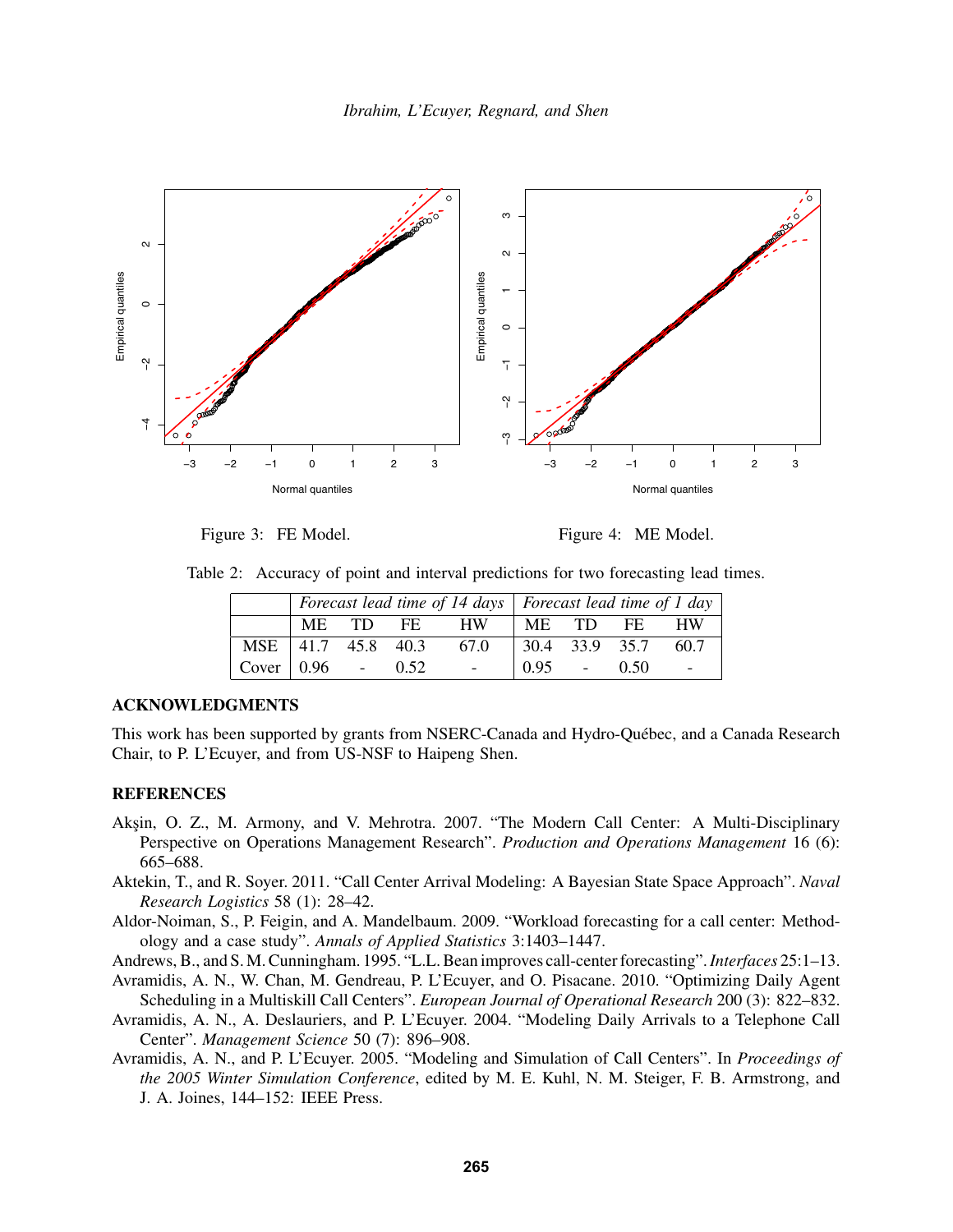- Bianchi, L., J. Jarrett, and R. C. Hanumara. 1998. "Improving Forecasting for Telemarketing Centers by ARIMA Modeling with Intervention". *International Journal of Forecasting* 14:497–504.
- Brown, L., N. Gans, A. Mandelbaum, A. Sakov, H. Shen, S. Zeltyn, and L. Zhao. 2005. "Statistical Analysis of a Telephone Call Center: A Queueing-Science Perspective". *Journal of the American Statistical Association* 100:36–50.
- Brown, L. D., T. Cai, R. Zhang, L. Zhao, and H. Zhou. 2010. "The root-unroot algorithm for density estimation as implemented via wavelet block thresholding". *Probability Theory and Related Fields* 146:401–433.
- Buist, E., and P. L'Ecuyer. 2005. "A Java Library for Simulating Contact Centers". In *Proceedings of the 2005 Winter Simulation Conference*, edited by M. E. Kuhl, N. M. Steiger, F. B. Armstrong, and J. A. Joines, 556–565: IEEE Press.
- Channouf, N. 2008. *Modélisation et optimisation d'un centre d'appels téléphoniques: étude du processus d'arrivée*. Ph. D. thesis, Département d'Informatique et de Recherche Opérationnelle, Université de Montréal, Canada.
- Channouf, N., and P. L'Ecuyer. 2012. "A Normal Copula Model for the Arrival Process in a Call Center". *International Transactions in Operational Research*. to appear.
- Channouf, N., P. L'Ecuyer, A. Ingolfsson, and A. N. Avramidis. 2007. "The Application of Forecasting Techniques to Modeling Emergency Medical System Calls in Calgary, Alberta". *Health Care Management Science* 10 (1): 25–45.
- Gans, N., G. Koole, and A. Mandelbaum. 2003. "Telephone Call Centers: Tutorial, Review, and Research Prospects". *Manufacturing and Service Operations Management* 5:79–141.
- Gurvich, I., J. Luedtke, and T. Tezcan. 2010. "Staffing Call Centers with Uncertain Demand Forecasts: A Chance-Constrained Optimization Approach". *Management Science* 56 (7): 1093–1115.
- Ibrahim, R., and P. L'Ecuyer. 2012. "Forecasting Call Center Arrivals: Fixed-Effects, Mixed-Effects, and Bivariate Models". *Manufacturing and Services Operations Management*. to appear.
- Jaoua, A., and P. L'Ecuyer. 2011. "Modeling and assessing the effect of the nonlinear dependence between call types in multi-skill call centers". see https://symposia.gerad.ca/system/documents/0000/0244/ jaoua-poster.pdf.
- Jongbloed, G., and G. Koole. 2001. "Managing Uncertainty in Call Centers using Poisson Mixtures". *Applied Stochastic Models in Business and Industry* 17:307–318.
- Kim, T., P. Kenkel, and B. W. Brorsen. 2012. "Forecasting Hourly Peak Call Volume for a Rural Electric Cooperative Call Center". *Journal of Forecasting* 31:314–329.
- Landon, J., F. Ruggeri, R. Soyer, and M. M. Tarimcilar. 2010. "Modeling Latent Sources in Call Center Arrival Data". *European Journal of Operations Research* 204 (3): 597–603.
- L'Ecuyer, P. 2006. "Modeling and Optimization Problems in Contact Centers". In *Proceedings of the Third International Conference on Quantitative Evaluation of Systems (QEST'2006)*, 145–154. University of California, Riversdale: IEEE Computing Society.
- Mabert, V. A. 1985. "Short Interval Forecasting of Emergency Phone Call (911) Work Loads". *Journal of Operations Management* 5 (3): 259–271.
- Mehrotra, V., O. Ozlük, and R. Saltzman. 2010. "Intelligent Procedures for Intra-day Updating of Call Center Agent Schedules". *Production and Operations Management* 19 (3): 353–367.
- Pot, A., S. Bhulai, and G. Koole. 2008. "A simple staffing method for multi-skill call centers". *Manufacturing and Service Operations Management* 10:421–428.
- Shen, H. 2010a. "Exponentially weighted methods for forecasting intraday time series with multiple seasonal cycles: Comments". *International Journal of Forecasting* 58:652–654.
- Shen, H. 2010b. "Statistical Analysis of Call-Center Operational Data: Forecasting Call Arrivals, and Analyzing Customer Patience and Agent Service". In *Wiley Encyclopedia of Operations Research and Management Science*, edited by J. J. Cochran. John Wiley.
- Shen, H., and J. Z. Huang. 2005. "Analysis of Call Centre Arrival Data Using Singular Value Decomposition". *Applied Stochastic Models in Business and Industry* 21:251–263.